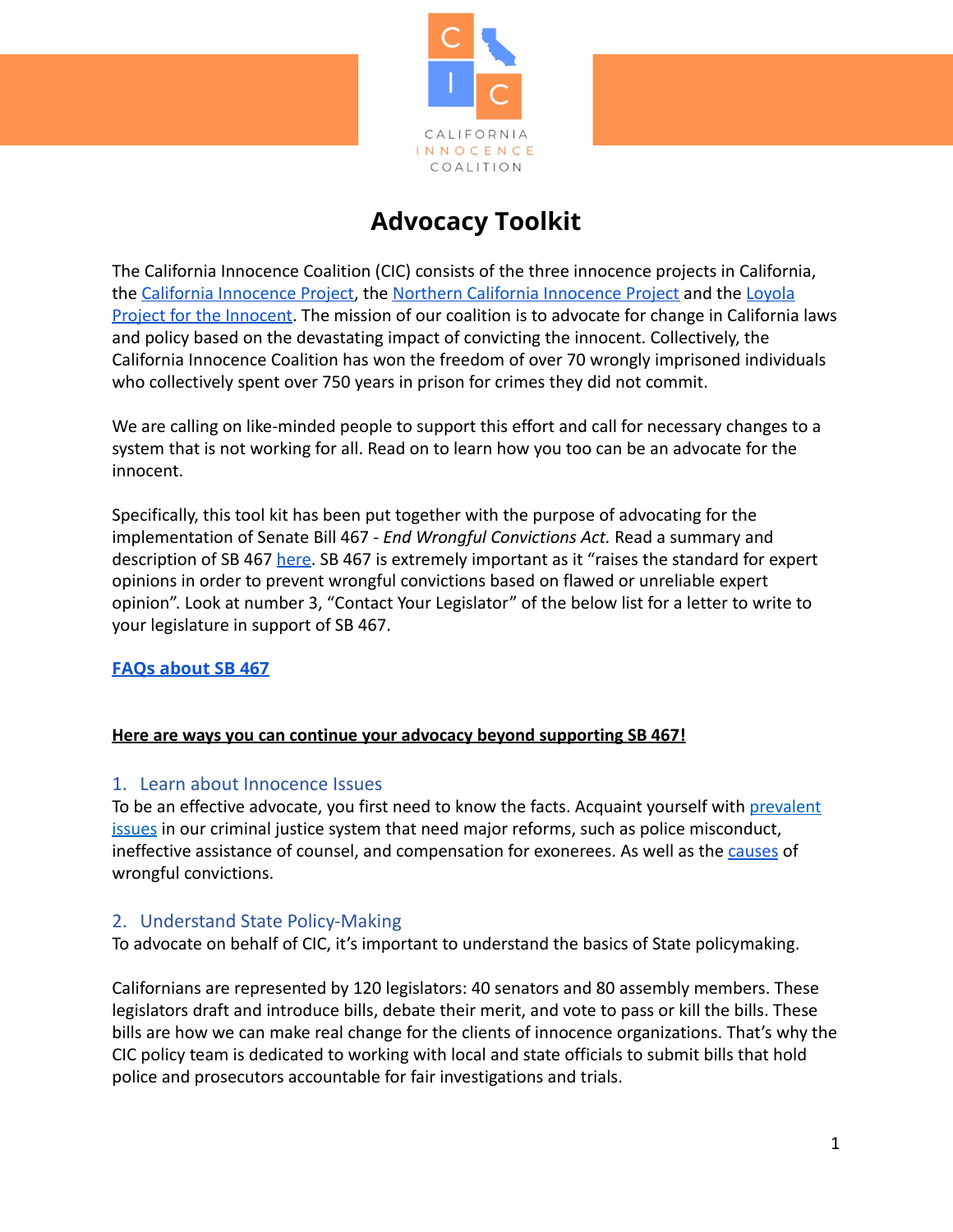Legislators collect ideas for legislation in late winter for the following year. They meet with policy experts and advocates, like CIC, to propose bill ideas. Legislators author bills, but organizations can co-sponsor legislation and help the author move it through the legislative process using their own resources.

Once written, bills must pass through committees and floor votes in the house and senate before being sent to the Governor for signature. You can keep track of bills that will affect our justice system. Current list of bills that are in the legislative process are listed on the [California](http://leginfo.legislature.ca.gov/faces/billStatusClient.xhtml) [legislature's website](http://leginfo.legislature.ca.gov/faces/billStatusClient.xhtml) or [LegiScan](https://legiscan.com/).

# 3. Contact Your Legislator

The job of each legislator is to represent the interests of their constituents. In other words, they work for you. Contacting your legislator by letter, email, or phone is an effective way to affect change. [You can find your legislators here](http://findyourrep.legislature.ca.gov/). Use the following tips to ensure your message gets through.

# **Write a letter/email**

- Use your full name and your address to make it clear that you are a constituent.
- Use your own words. Mass correspondences from organized campaigns often use identical language and are more easily ignored.
- Timing is key. Write to your legislator and the chairperson of the committee dealing with the bill while it is under consideration.
- Be clear, brief, and constructive. Identify the bill or issue of concern in the title or subject line. Provide a brief explanation of why you support or oppose the bill/issue. If you have a personal connection, use concrete examples of how this bill would affect you, your family, community, or business.

## **Sample Letter**

[Date]

Honorable [name of legislator] California State [Senate or Assembly] State Capitol, Room [# here] Sacramento, CA 94815

Re: SB 467 - Support

Dear [Senator/Assembly Member] [Last Name]

I am a resident of [city/town] located in your district. This letter is in reference to SB 467, which is scheduled to be heard in [your committee / the Assembly / the Senate] soon.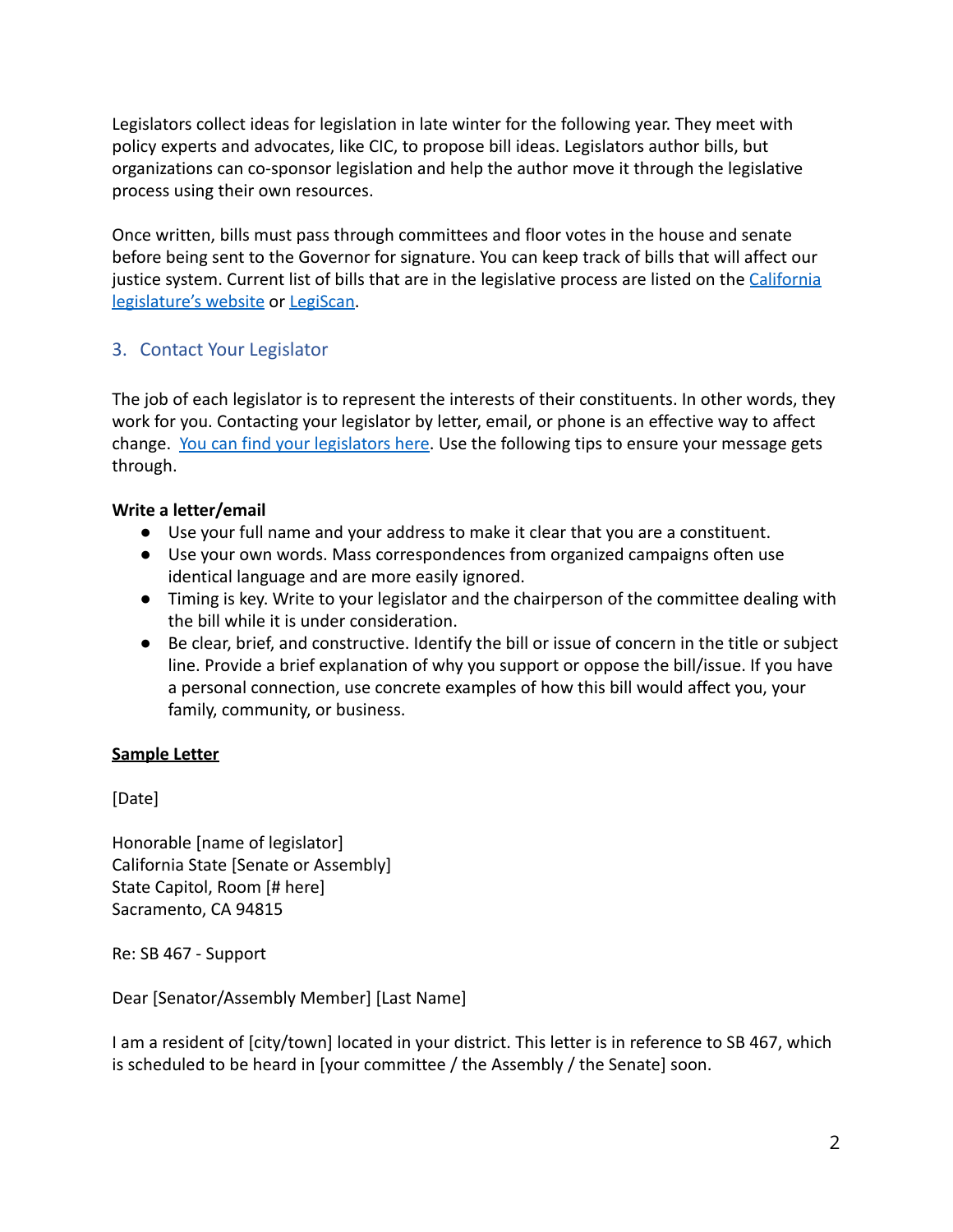Many people are currently unjustly incarcerated due to false testimony and inadequate expert opinions that are sometimes based on flawed scientific research. We need to ensure that terminology is consistent for all and not outdated.These individuals deserve justice in the form of a clear avenue to relief. [personalize with your thoughts on the issue and how they impact you personally]

For these reasons, I strongly support SB 467.

Thank you for taking the time to review my concerns on this piece of legislation. After this bill comes up for a vote, I would appreciate being informed as to how you voted and why. I am available to answer questions or provide testimony on this important issue.

Sincerely, [Your name] [Address] [Phone number]

# 4. Advocate Among Your Network

Advocating on behalf of CIC doesn't solely extend to legislative outreach. We encourage you to advocate for innocence issues throughout your network, by spreading the word via social media or submitting a letter to the editor for your local paper. Here are some tips to consider:

#### **Social media**

- **●** Follow CIC on [Facebook](https://www.facebook.com/CAinnocencecoa), [Twitter](https://twitter.com/CA_InnocenceCoa), and [Instagram](https://www.instagram.com/ca_innocencecoa/) to hear the latest from us and share our contact with your own followers.
- **●** Follow or 'friend' elected representatives that are proponents of CIP innocence issues and publicly share your support for reform.
- **●** Post regularly and share credible, timely information about innocence cases, legislation, and news from trusted sources.
- **●** Use relevant hashtags to link to broader conversations: #cainnocencecoalition #CApolitics, #CALeg
- **●** Use your posts to encourage friends and family to engage in issues offline (e.g., calling representatives or attending events and rallies).
- **●** Mention elected representatives in relevant posts to catch their attention and encourage interaction (e.g., on Twitter you can use their handle @RepresentativeX).

## **Write a letter to the editor**

Contact your local newspaper to write about a timely and important issue. Depending on the readership of the publication, this has the potential to reach thousands of residents, as well as key lawmakers. A few tips to get you going:

● Think about timing. Is there a case being reviewed or a bill that will shortly be voted on? Consider submitting a letter around key events or anniversaries.